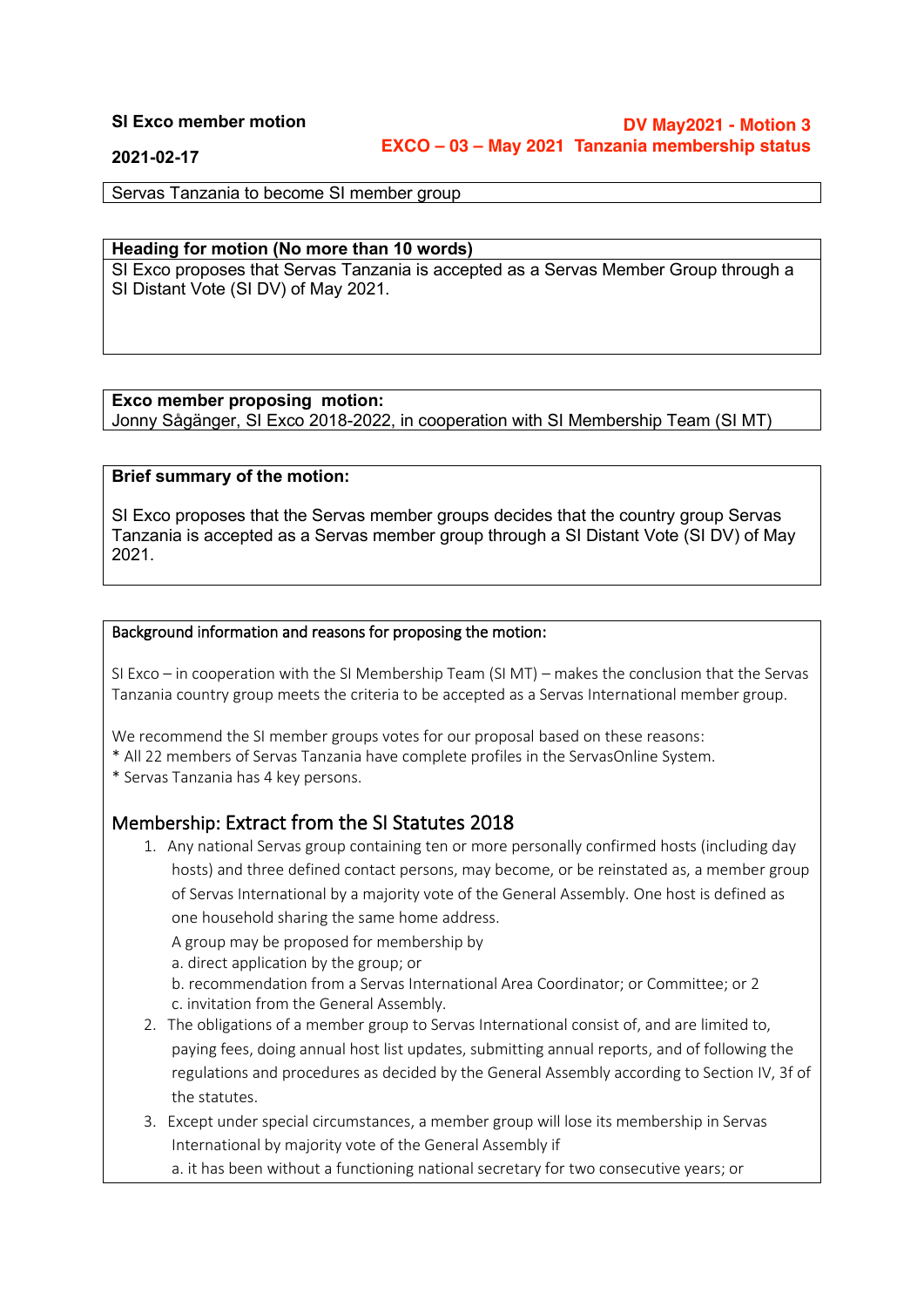b. it has fewer hosts than in subsection 1) above for two consecutive years; or c. it does not fulfil its obligations for two consecutive years.

\* Lourenco Gonsalves, the National Secretary of Tanzania, attended the SI Conference and General Assembly (SICOGA) 2018 in South Korea. In 2017 he attended the African Regional & Youth Meeting in Kigali, Rwanda and in 2011 Lourenco attended the African Regional & Youth Meeting in Kampala, Uganda

Lourenco Gonsalves has submitted a report with background information about Servas Tanzania. \*Joseph Lestang Member of SI ServasOnline Team has submitted 1) a report about his meetings with Servas Tanzania and 2) a recommendation to accept Servas Tanzania as a Servas Member Group.

Likely benefits for Servas International and national groups if the motion is passed:

With a growing number of member groups Servas and Servas International is strengthened as an organisation.

**Resource implications if the motion is passed in terms of time, human resources and specialist expertise:**

The administrative work with incorporating Servas Tanzania in SI is mainly handled by the SI Membership Team.

**What are the budget implications, if any, of the motion for Servas International in the short and longer term?**

There is no short term financial implication. A possible long term implication is that Servas Tanzania and Servas International will retrieve membership fees or fees for Letters of Introduction (LOI) from Tanzanian members with profiles in the ServasOnline System.

**What are the budget implications, if any, of the motion for national groups, in the short and longer term?**

See box above.

**Identify who should be responsible for the actions arising from the motion in terms of planning, development and management, for example which officer within SI Exco or SI Committee:**

SI Membership Team (SI MT).

**Would there be any implications for the Servas International statutes if the motion is passed?**

No.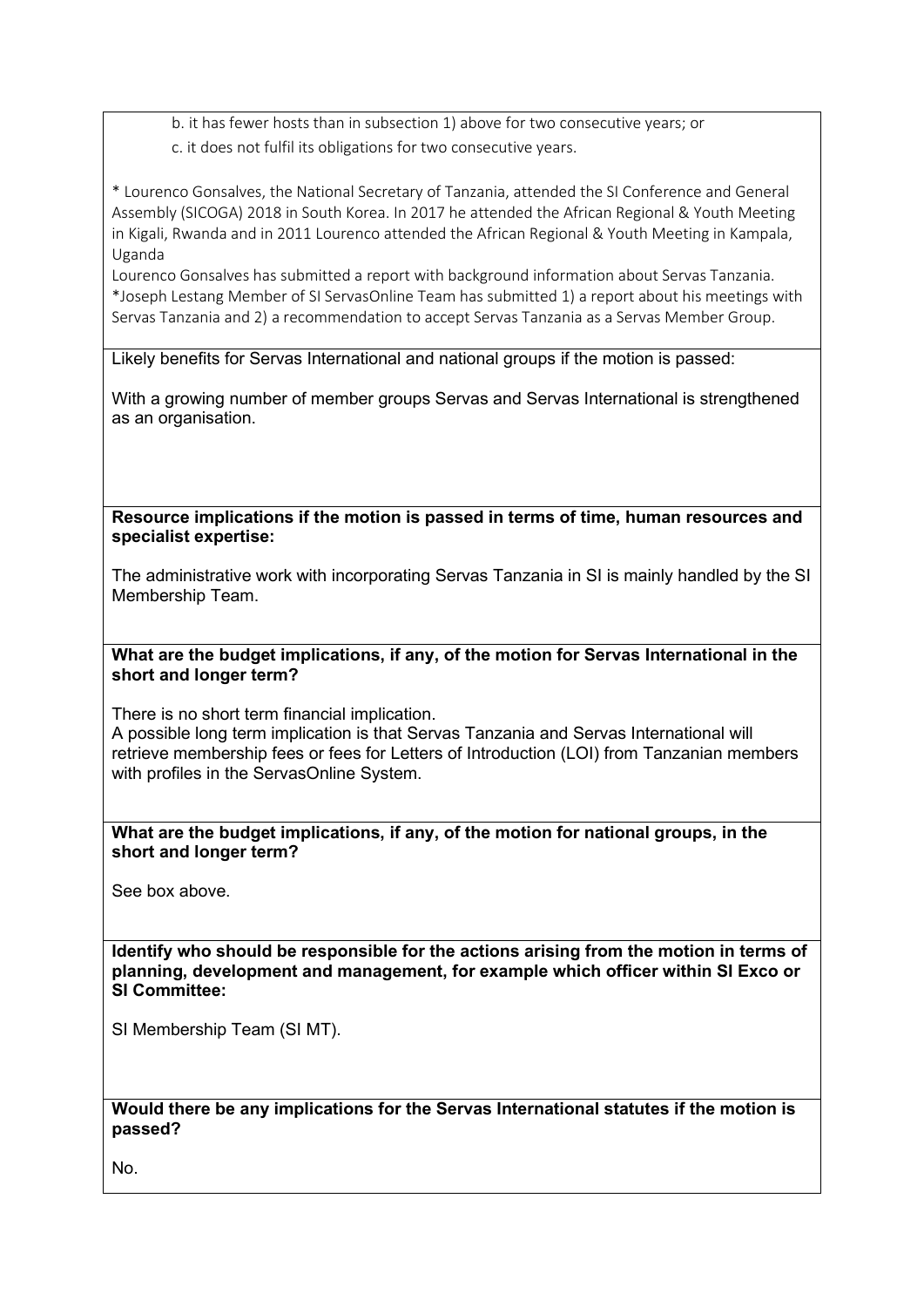What is the likely impact if the motion is **not** passed?

SI will miss an opportunity to get the new energy and stimuli which is generated when the SI network of member group grows.

Servas Tanzania's individual members will not get access to SI's structure and system for decision making that comes with member group membership.

SI member groups are for example eligible for voting at SI Distant Voting and SI General Assemblies.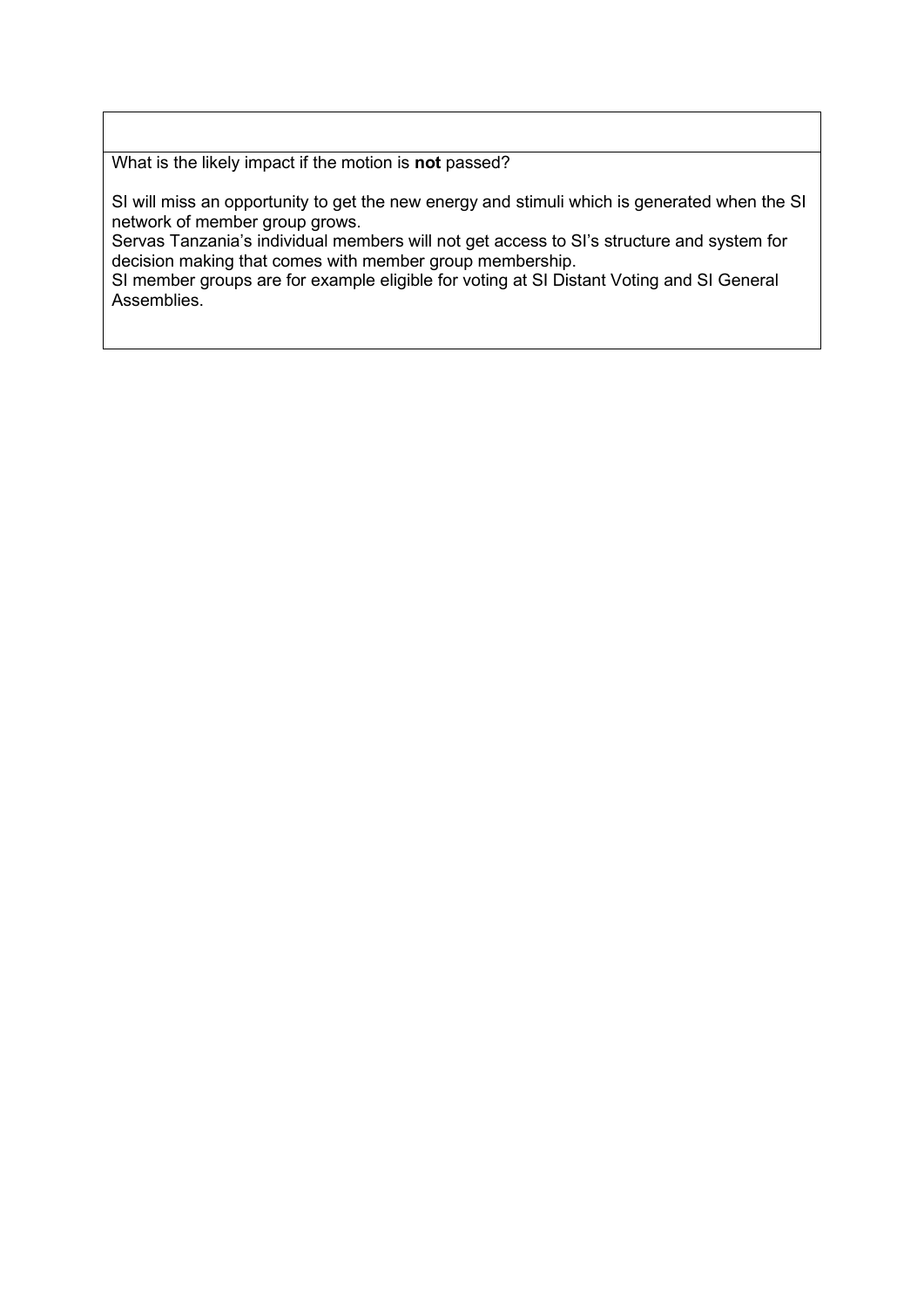### **REPORT ON SERVAS TANZANIA**

Written by: National Secretary – Lourenco Gonsalves. The Summary 2021

# **1. Background:**

Servas Tanzania (ST) was founded in around 1986. By 1988 it had 5 members. The first NS was Henry Bantu followed by Peter Mwenisongole from 1999. Peter died in September 2020. ST had 12 members in 2012. ST was basically inactive for almost a decade. During Servas Africa 2017 meeting in Rwanda, Lourenco Gonsalves took over from September 2017 as the Main Contact with 7 members.

### **2. Joining ServasOnline**

ST shifted to ServasOnline (SOL) in January 2018. The Rwanda 2017 meeting had a topic on shifting to SOL. We were one of the few early entrants in SOL.

### **3. Key Persons.**

ST conducted its first election in January 2019. We had 26 members. The results were:

- a. Lourenco Gonsalves National Secretary, from Zanzibar.
- 
- 
- b. Grace Francis Host List Coordinator, from Dar-es-Salaam.
- c. Hamis Samike Treasurer, from Arusha.
- d. Terri Place Peace Secretary, from Arusha.

The tenure of the office bearers is three years. Next election is expected in January 2022.

# **4. Members in ST**

Since January 2018, we took special effort to increase our membership. The maximum we had was 34 members by end of 2019. Currently, we are 22, 14 male and 8 female. Out of 12 that we lost, 5 were not contactable anymore, one resigned as he became senior government official, one went back home USA, one expired and four lost interest. Only one member joined last year, in March 2020, the latest one.

# **5. Joining ST**

Each applicant is given a softcopy of SI Handbook to read and understand the concept of Servas.

Eleven applicants expressed interest to join ST in 2018-19 but did not complete the joining process. They were rejected after waiting for 6+ months. To date we have other 3 pending applicants. Applicants are interviewed. The common question asked is: *What benefits do you expect to gain if you become a SERVAS member?*  The common misconception among applicants is: Servas is an exit route to developed countries and expecting financial gain by hosting travelers. Approved applicants are those who agree to the ideals and principles of Servas.

As per norms, no adverts are done to lure applicants.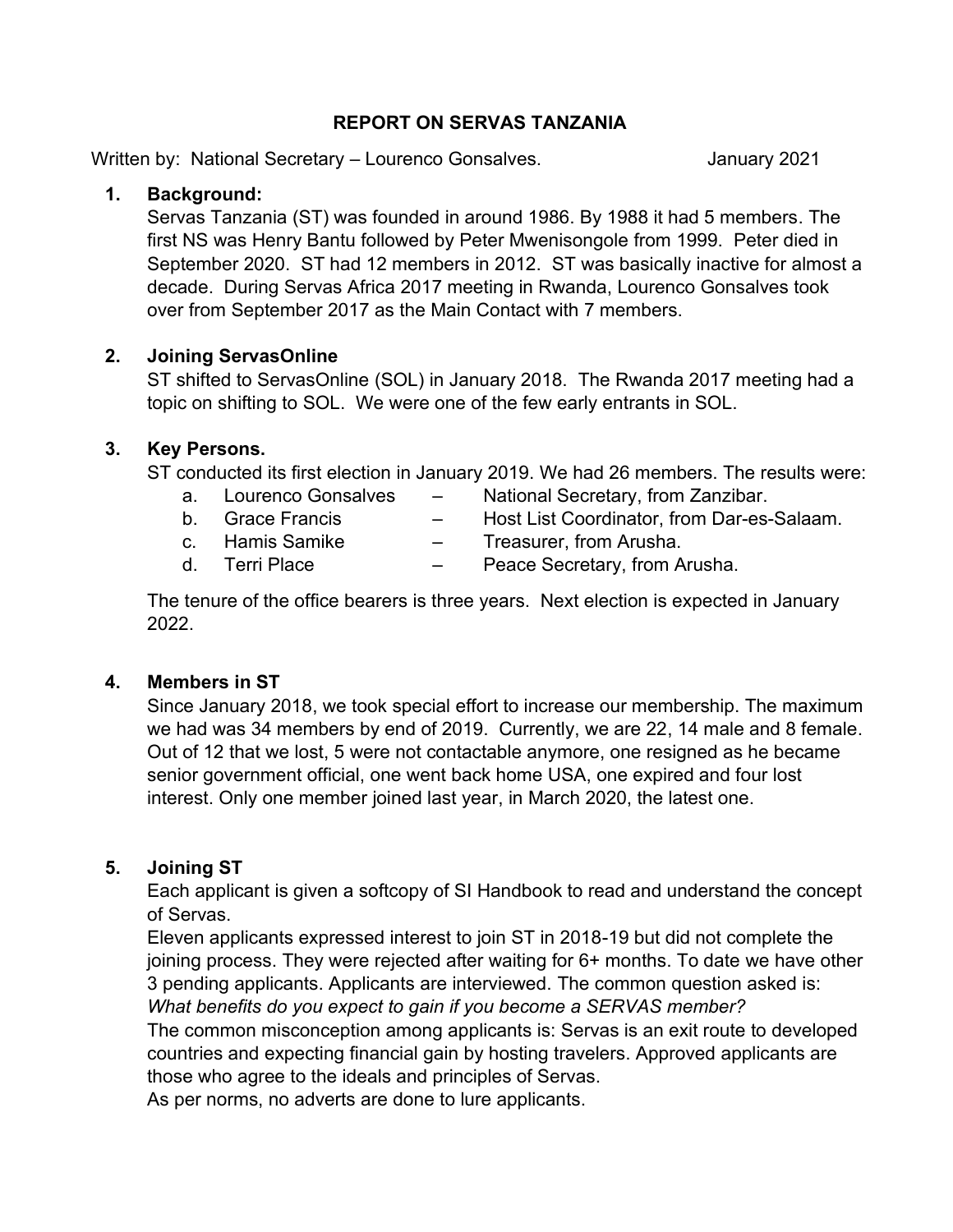# **6. Registration of ST**

An attempt to register ST officially with the authorities proves difficult. The main obstacle is: Tanzania is a union of two countries and each has its own laws/authority. This and other bureaucratic/financial problems can be overcome. We decided to handle the issue when we are about 35+ members strong.

# **7. Meetings of ST**

We had three sub-meetings at three locations – Zanzibar, Dar-es-Salaam and Arusha in December 2019 and January 2020. We could not possibly convene one full meting due to financial and timing constraints. That was our first Annual General Meeting!! The agenda was the same. Each meeting wrote its own minutes.

# **8. Finances**

Annual membership contribution for ST was agreed TZS 6,000 (USD 2.6) commencing January 2019. This nominal fee is imposed to create a sense of commitment to ST. 90% of members had paid. An amount of TZS 6,000 monthly is given to National Secretary mainly for communications expenses. We exempted the membership contribution for 2020 due to corona.

# **9. Activities organized by ST**

We are in a dilemma. As we are not registered, we cannot organize any activity publicly. Moreover, we are few members and scattered across the country to do any meaningful activity. Besides, corona decelerated our efforts to consolidate ST in whole of 2020. However, our Peace Secretary organized peace activity in her school on 21st September 2020. The pupils sang, cleaned streets and played peace games. ST submitted two ambitious programs to the SI Making Connections Directory 2019.

# **10. International and regional meetings**

- a. Africa Regional & Youth Meeting, August 2011, Kampala, Uganda. Attended by the then National Secretary (late) Peter Mwenisongole and Lourenco Gonsalves.
- b. Africa Regional & Youth Meeting, August 2017, Kigali, Rwanda. Attended by Lourenco Gonsalves who was proposed and later approved to be the Main Contact of ST.
- c. SICOGA 2018, Seoul, Korea. Attended by Lourenco Gonsalves as an Observer.

I had bought air ticket three months in advance to attend Africa Regional & Youth Meeting at Gaborone, Botswana planned for January, 2014. Later it was cancelled due to low attendance response. I used the ticket, flew to South Africa and spent 10 days hosted by four families. Excellent holiday!!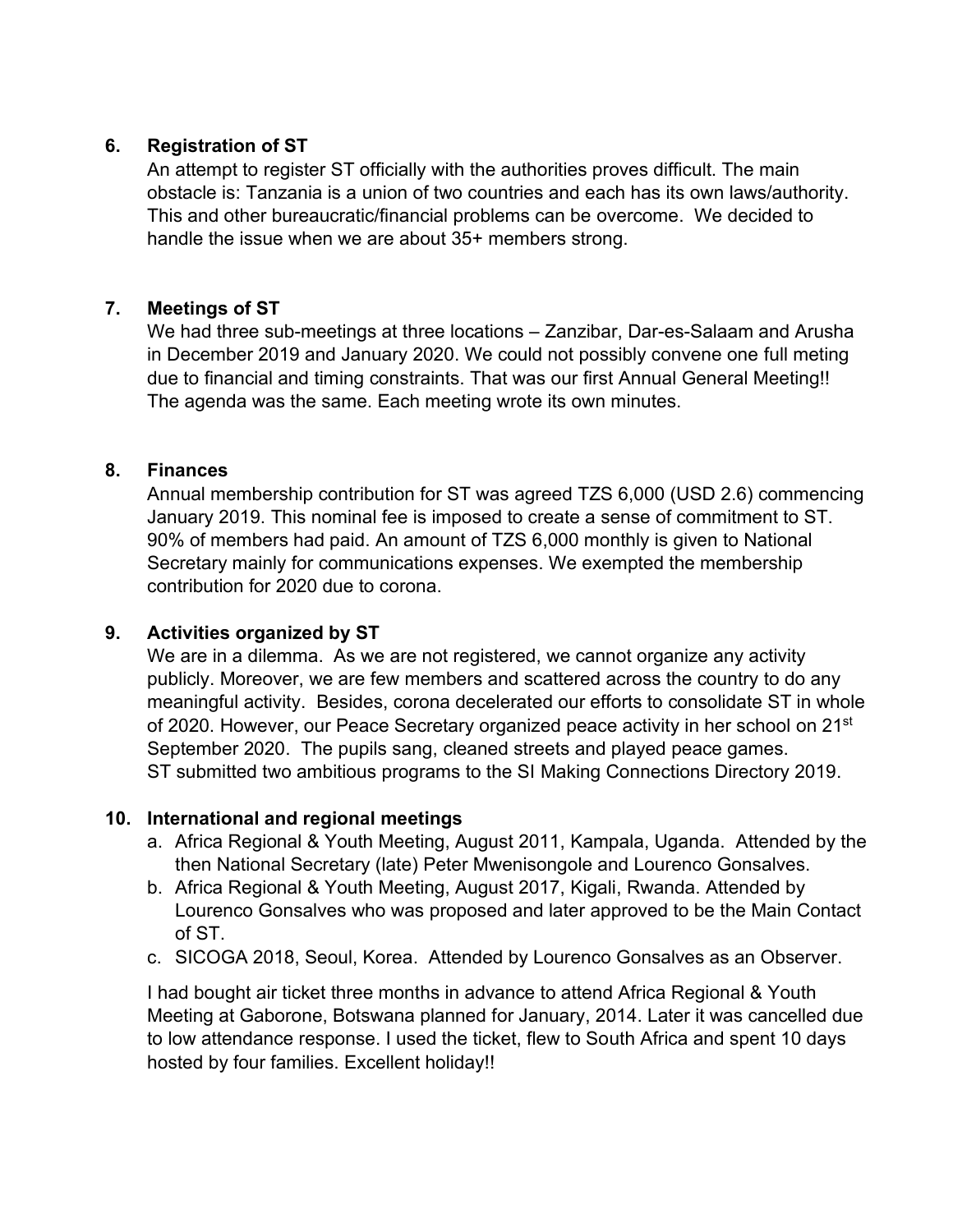### **11. Future plans of ST**

- a. Recruit one new member a month for the next three years. .
- b. Get government registration of ST in 2022.
- c. Organize activities in 2022 clean public areas, blood donation, peace awareness, fight domestic violence, climate change awareness.
- d. Convene Africa Regional & Youth Meeting in 2025

### **12. Why Servas Tanzania wants to become a Servas Member Group**

Tanzania joined Servas more than 34 years ago. Unfortunately, it was inactive for a decade during the analogue age. Communications were difficult. We intend to revive the lost glory. We are adding more enthusiastic members who are interested in diversity of culture, languages and religions beyond our own frontiers. We are the land of Kilimanjaro and Zanzibar. It is a great destination for many travelers. We are well located geographically. We are rich in wildlife and beaches.

Tanzania is a peaceful country, the only union of two sovereign countries. Our level of democracy is above average. Our national language is not tribal and is now an indigenous lingua franca of Africa. Our people are friendly – a collection of 120 tribes. We have no excuses now to remain dormant in Servas. We regard Servas as a tool towards upgraded civilization. We are one missing piece of jig-saw puzzle which, if placed correctly, will make the Servas map much clearer.

We are dedicated to promote the Servas spirit. We are willing to contribute to the Servas management at least to the Africa regional level. We understand this is mainly volunteer work. ST has 4 motivated key persons.

If we become Member Group, I believe the benefit will be mutual.